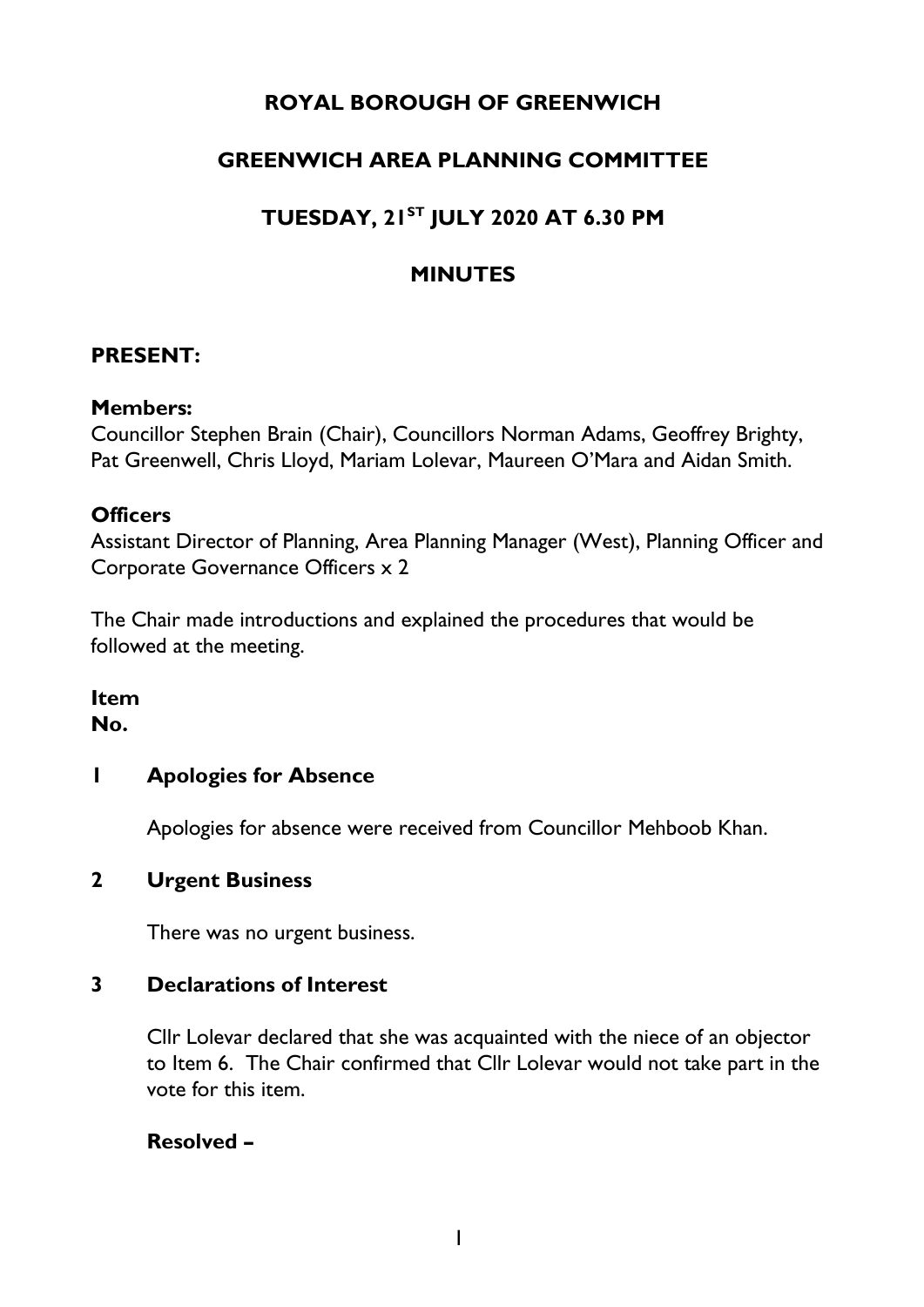That the list of Councillors' memberships as Council appointed representatives on outside bodies, joint committees and school governing bodies be noted.

#### **4 Minutes**

### **Resolved –**

That the minutes of the minutes of the meeting held on 10<sup>th</sup> March 2020 be agreed as a true and accurate record.

### **5 Election of Vice Chair**

Councillors Lolevar and Adams were nominated. Councillor Lolevar received four votes and Councillor Adams received one vote.

### **Resolved –**

That Councillor Lolevar be elected as Vice Chair of the Greenwich Area Planning Committee for the duration of the municipal year.

## **6 [12 Shooters Hill Road, Blackheath, London, SE3 7BD ref. 20/0518 &](https://committees.royalgreenwich.gov.uk/Document.ashx?czJKcaeAi5tUFL1DTL2UE4zNRBcoShgo=X%2byBVRzAkPS6iR37%2faw2RMrAOjO2DneyO7mmVQ5ja8wBZRs2eGQgpQ%3d%3d&rUzwRPf%2bZ3zd4E7Ikn8Lyw%3d%3d=pwRE6AGJFLDNlh225F5QMaQWCtPHwdhUfCZ%2fLUQzgA2uL5jNRG4jdQ%3d%3d&mCTIbCubSFfXsDGW9IXnlg%3d%3d=jUgQCaU3L68%3d&kCx1AnS9%2fpWZQ40DXFvdEw%3d%3d=SiNZFNTpd44%3d&uJovDxwdjMPoYv%2bAJvYtyA%3d%3d=ctNJFf55vVA%3d&FgPlIEJYlotS%2bYGoBi5olA%3d%3d=NHdURQburHA%3d&d9Qjj0ag1Pd993jsyOJqFvmyB7X0CSQK=ctNJFf55vVA%3d&WGewmoAfeNR9xqBux0r1Q8Za60lavYmz=ctNJFf55vVA%3d&WGewmoAfeNQ16B2MHuCpMRKZMwaG1PaO=ctNJFf55vVA%3d)  [20/0519/L](https://committees.royalgreenwich.gov.uk/Document.ashx?czJKcaeAi5tUFL1DTL2UE4zNRBcoShgo=X%2byBVRzAkPS6iR37%2faw2RMrAOjO2DneyO7mmVQ5ja8wBZRs2eGQgpQ%3d%3d&rUzwRPf%2bZ3zd4E7Ikn8Lyw%3d%3d=pwRE6AGJFLDNlh225F5QMaQWCtPHwdhUfCZ%2fLUQzgA2uL5jNRG4jdQ%3d%3d&mCTIbCubSFfXsDGW9IXnlg%3d%3d=jUgQCaU3L68%3d&kCx1AnS9%2fpWZQ40DXFvdEw%3d%3d=SiNZFNTpd44%3d&uJovDxwdjMPoYv%2bAJvYtyA%3d%3d=ctNJFf55vVA%3d&FgPlIEJYlotS%2bYGoBi5olA%3d%3d=NHdURQburHA%3d&d9Qjj0ag1Pd993jsyOJqFvmyB7X0CSQK=ctNJFf55vVA%3d&WGewmoAfeNR9xqBux0r1Q8Za60lavYmz=ctNJFf55vVA%3d&WGewmoAfeNQ16B2MHuCpMRKZMwaG1PaO=ctNJFf55vVA%3d)**

The Planning Officer gave an illustrative presentation of the application.

In response to a question from Members, the Planning Officer confirmed that the proposed steps going down to the garden were for access only and would not allow sufficient space for a table and chairs. Under the current proposal it would not result in loss of privacy for the neighbours at number 10.

In response to a question from Members, the Planning Officer confirmed that underpinning would be dealt with by building control regulations. A basic impact assessment would be submitted before works started.

Members noted that if the application was approved it would be subject to approval of a basic impact assessment. Officers advised that if Members were minded to approve the application, a condition could be added that enabled neighbours to have site of the impact assessment before it was submitted to the Council for discharge.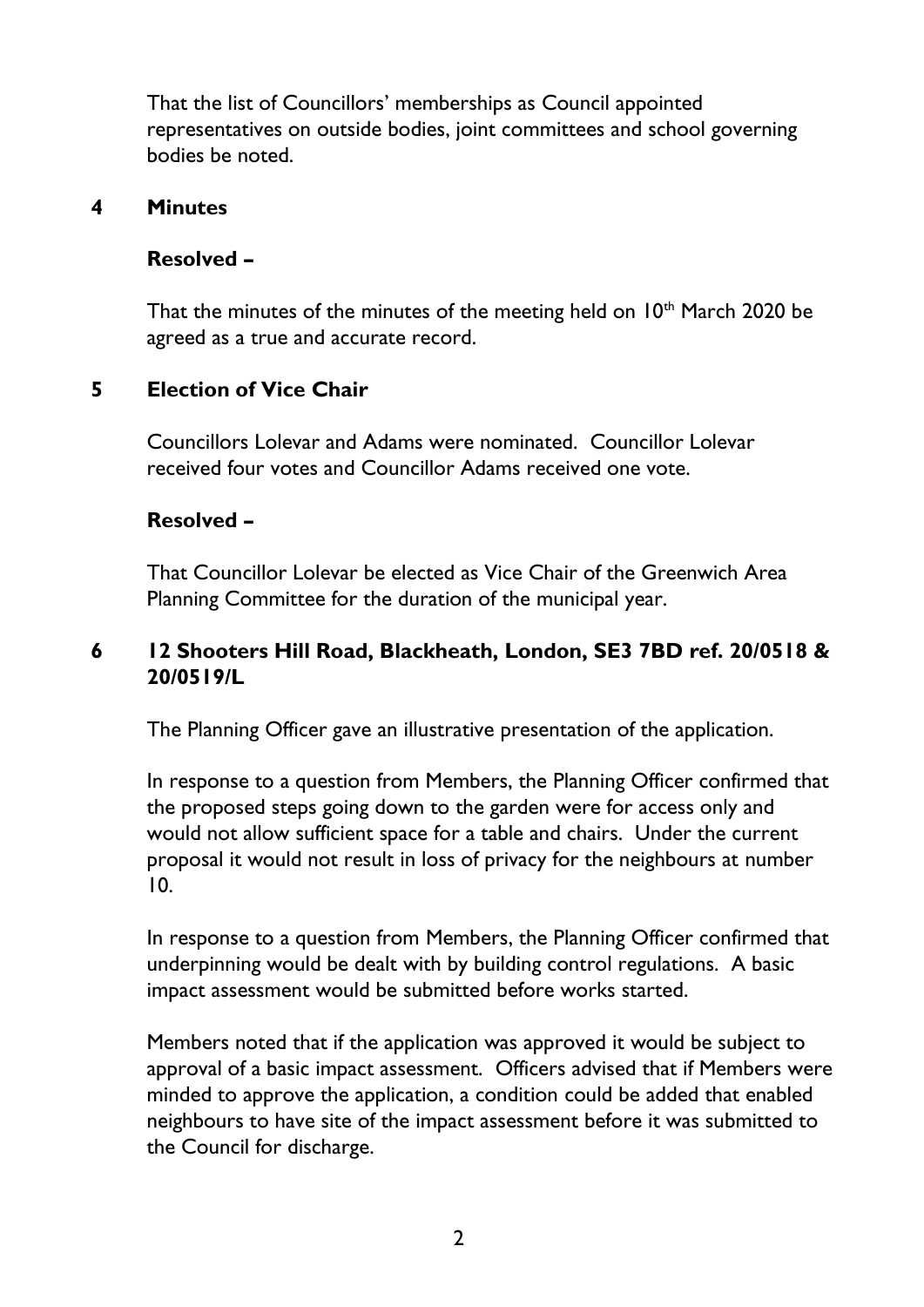Officers advised that the application had been assessed by the Council's Conversation Officer who was happy that the inclusion of the railing and gates would not adversely harm the character and appearance of the host property or the setting of the wider group of listed buildings.

The Committee was addressed by Mr Edward Britton.

Mr Britton confirmed that he resided with his family in the neighbouring property. He was concerned about loss of privacy. He advised that the development at number 14 should not be used as a precedent. The development here was narrower and did not extend as far as the boundary wall. Further, the window on the back elevation was nowhere near the boundary.

Mr Britton further advised that serious overshadowing of main living room would be caused by the proposed build of the high brick wall and submitted that it should not be allowed.

The terrace would also add to loss of privacy. It was big enough for a table and chairs or a sofa. If people stood on it and looked backwards, they would see through his window.

Mr Britton informed Members that when the houses were built, a large ventilation cavity was incorporated underground all the way around the basement. This aimed to keep the air circulating outside the walls to prevent damp. The planning proposals would require the demolition of some of the original Georgian brickwork that formed this cavity.

The Committee was addressed by Mr John Corp.

Mr Corp advised that the villas (numbers 2-20) were Georgian and any decision should be judged in this context.

The Committee was addressed by Mr Howard Shields from the Blackheath Society.

Mr Shields felt the Planning Officer did not do full justice to the comments of the Blackheath Society in her report. They had raised concerns regarding the sub-basement. The plans completely failed to comply with the latest policy and guidance from the Council and he did not accept that the application should ignore this guidance. Significant excavation would be necessary in houses with no real foundations.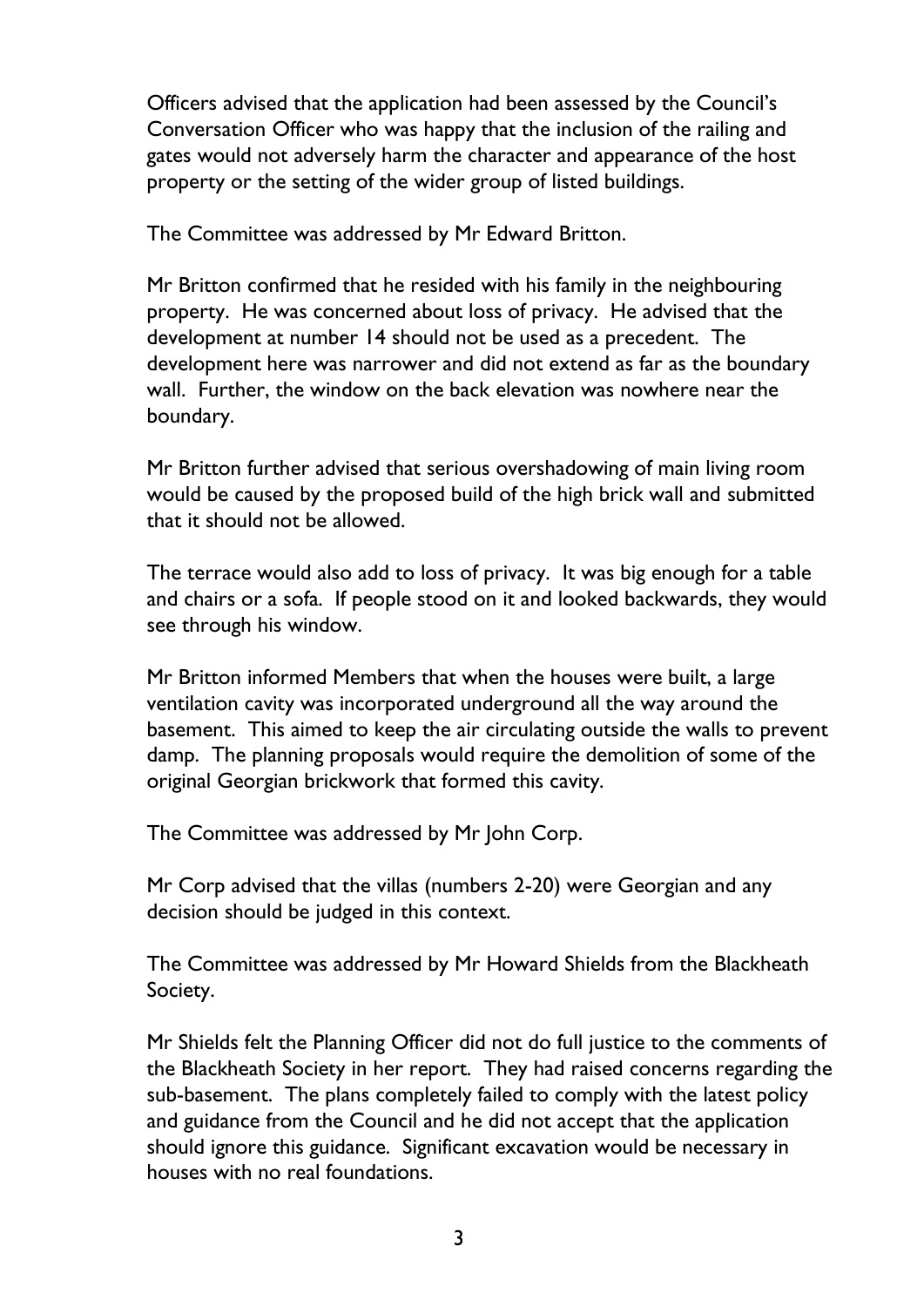The Committee was addressed by Mr Richard Butt from the Greenwich Society.

Mr Butt was objecting in particular to the proposed depth of the subbasement garage. The ramp down to the garage together with the over sized garage door would create the impression of a void at the front of the house which would weaken the classical symmetry of the house which formed part of an important row.

Mr Butt was also concerned about the electrically operated gates at the front which he felt were inappropriate for the setting.

The Committee was addressed by Mr Dominic Lamb, architect and agent.

Mr Lamb explained that both he and his client had worked closely with the planning team to develop a high quality and sensitively designed proposal that respected the host listed building and surrounding conversation area. All relevant policy and guidance had been satisfied and work had been undertaken in response to pre-application advice. This included:

- Reducing proposed height of side extension in line with height of number  $14$ :
- Reinstatement of central window at first floor;
- Numerous iterations of how the stairs to the second floor could be reconfigured to retain the planned form of the first floor whilst allowing safe access to the second floor;
- Boundary treatment and gates to the front that were in keeping with the existing character of the area and did not exceed the height of adjacent railings;
- Omission of ground floor coats cupboard from the application.

Mr Lamb stated that all the points raised by objectors had been addressed in the Planning Officer's report.

With regard to the impact on amenity to number 10, the intention was to address the height of the boundary treatment in this area to afford privacy to nnumber 10 and the Applicant. Mr Lamb proposed that details of the wall could be conditioned if planning permission was granted.

Mr Lamb further submitted that this application mirrored applications permitted at numbers 8 and 14.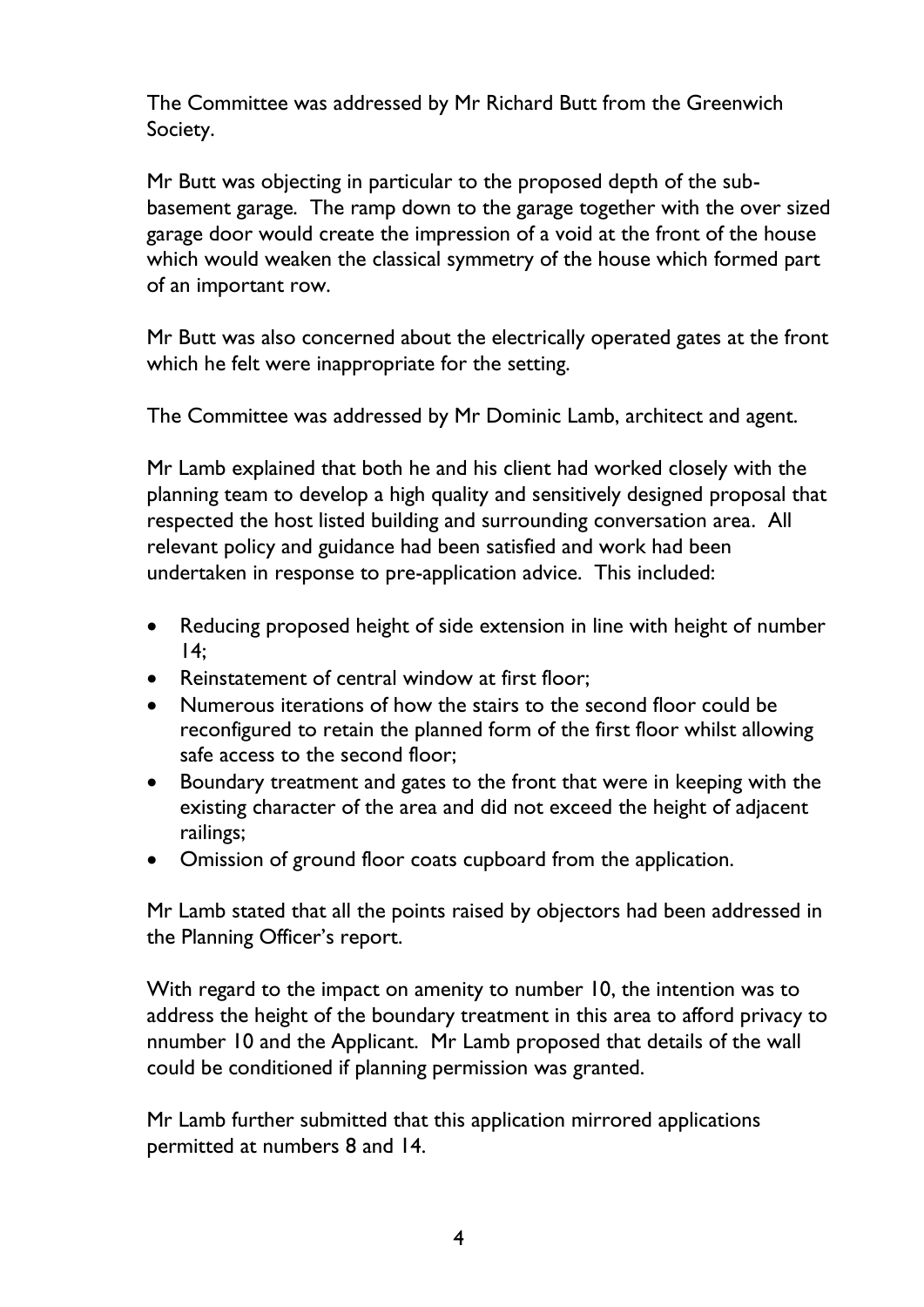In response to a question from Members, Mr Lamb confirmed that the staircase could be redesigned to reduce the size of the terrace to a standard step by omitting the playroom from the back at the lower level.

In response to a question from Members, Mr Lamb confirmed that the double construction at basement level could be maintained by reducing the width of the basement.

Members felt that a site visit was necessary in order to assess the impact of any overshadowing at the rear, and the concerns around loss of privacy by use of the proposed terraced area. A motion to defer the planning application was moved, seconded and put to the vote and declared carried.

#### **Resolved:**

That this application be deferred for a site visit to examine issues around privacy and overshadowing.

#### **7 [Blackheath](https://committees.royalgreenwich.gov.uk/Document.ashx?czJKcaeAi5tUFL1DTL2UE4zNRBcoShgo=X%2byBVRzAkPS6iR37%2faw2RMrAOjO2DneyO7mmVQ5ja8wBZRs2eGQgpQ%3d%3d&rUzwRPf%2bZ3zd4E7Ikn8Lyw%3d%3d=pwRE6AGJFLDNlh225F5QMaQWCtPHwdhUfCZ%2fLUQzgA2uL5jNRG4jdQ%3d%3d&mCTIbCubSFfXsDGW9IXnlg%3d%3d=jUgQCaU3L68%3d&kCx1AnS9%2fpWZQ40DXFvdEw%3d%3d=SiNZFNTpd44%3d&uJovDxwdjMPoYv%2bAJvYtyA%3d%3d=ctNJFf55vVA%3d&FgPlIEJYlotS%2bYGoBi5olA%3d%3d=NHdURQburHA%3d&d9Qjj0ag1Pd993jsyOJqFvmyB7X0CSQK=ctNJFf55vVA%3d&WGewmoAfeNR9xqBux0r1Q8Za60lavYmz=ctNJFf55vVA%3d&WGewmoAfeNQ16B2MHuCpMRKZMwaG1PaO=ctNJFf55vVA%3d) Service Station, 37A Shooters Hill, Blackheath, SE3 7HS ref. 19/4145/F**

The Planning Officer gave an illustrative presentation of the application.

In response to a question from Members, the Planning Officer confirmed that the underground petrol interceptor was being replaced due to the existing one being located where the proposed extension would be built.

In response to a question from Members, the Planning Officer was aware there had been issues with waste at the rear of the site. As part of the proposal a new bin store would be located at the front of the service station.

In response to a question from Members, the Planning Officer confirmed that no new light would be emitted from the proposals.

The Committee was addressed by Ms Barbara Fitzpatrick, making objection.

Ms Fitzpatrick was concerned about the negative impact on her family's ability to enjoy their outside space. Further, a tree at the end of their garden attracted a variety of birds. She referenced the Council's Greener Greenwich Strategy which safeguarded residents against the impact of air pollution and climate change. She felt this was contradictory to the proposals.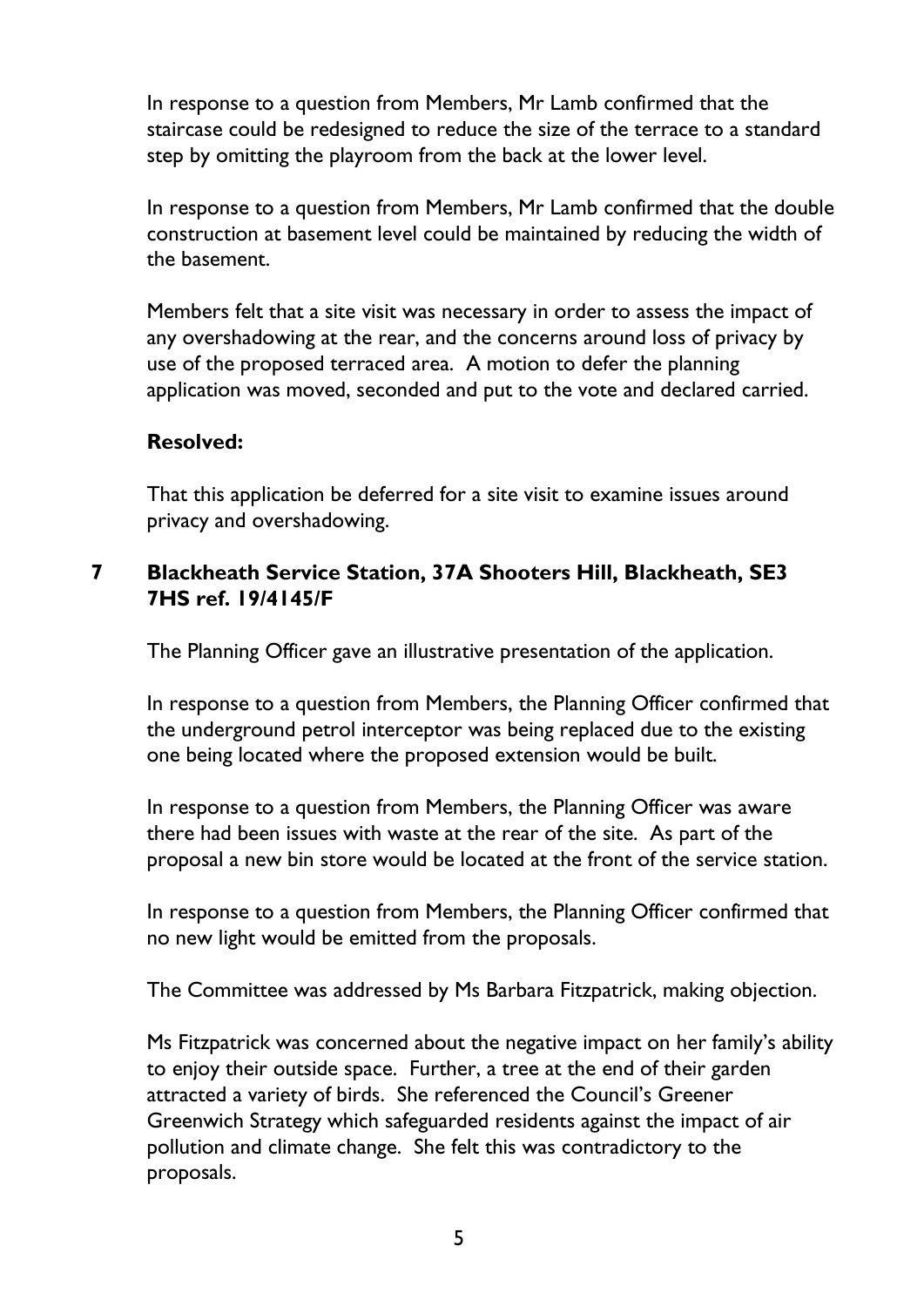Ms Fitzpatick advised there was a problem with rats in the area which she claimed stemmed from the petrol station. She felt the new two-metre bin store would not address this problem.

Ms Fitzpatrick further submitted that her youngest daughter had a heart condition. She was concerned this would be exacerbated with increased use of the petrol station and with the increase of dust during building works.

Members proposed a construction method statement setting out the hours of work.

The Assistant Director of Planning confirmed it would be not be possible to apply a condition for the applicant to obscure the fencing with foliage. The condition would not be enforceable.

The Committee was addressed by Julian Sutton, agent for the applicant.

This application was a resubmission of a previous planning application which was refused on 5<sup>th</sup> July 2019. He explained this application fully addressed the previous reasons for refusal.

The ability for local residents and motorists to undertake top up shopping in a convenient location was a significant benefit and needed to be supported. It allowed motorists to avoid unnecessary journeys and local residents to walk to pick up supplies, avoiding unnecessary vehicular trips.

Motor Fuel Group (MFG) had sought to engage with the residents of numbers 25 and 27 Stratheden Road. Residents at number 27 had no objection to the application but they have not received a response to their calling card from number 25.

Since the last application, the height of the proposed extension had been reduced by 40% to 3m. The fence had been proposed to obscure it from the view of neighbouring properties but the applicant was happy to exclude it from the proposals if the residents so wished.

The applicant was happy for a construction method statement condition to be attached and they were happy to discuss with neighbours when works would commence in order to provide advance notice.

Mr Sutton would relate the rat issue to the applicant.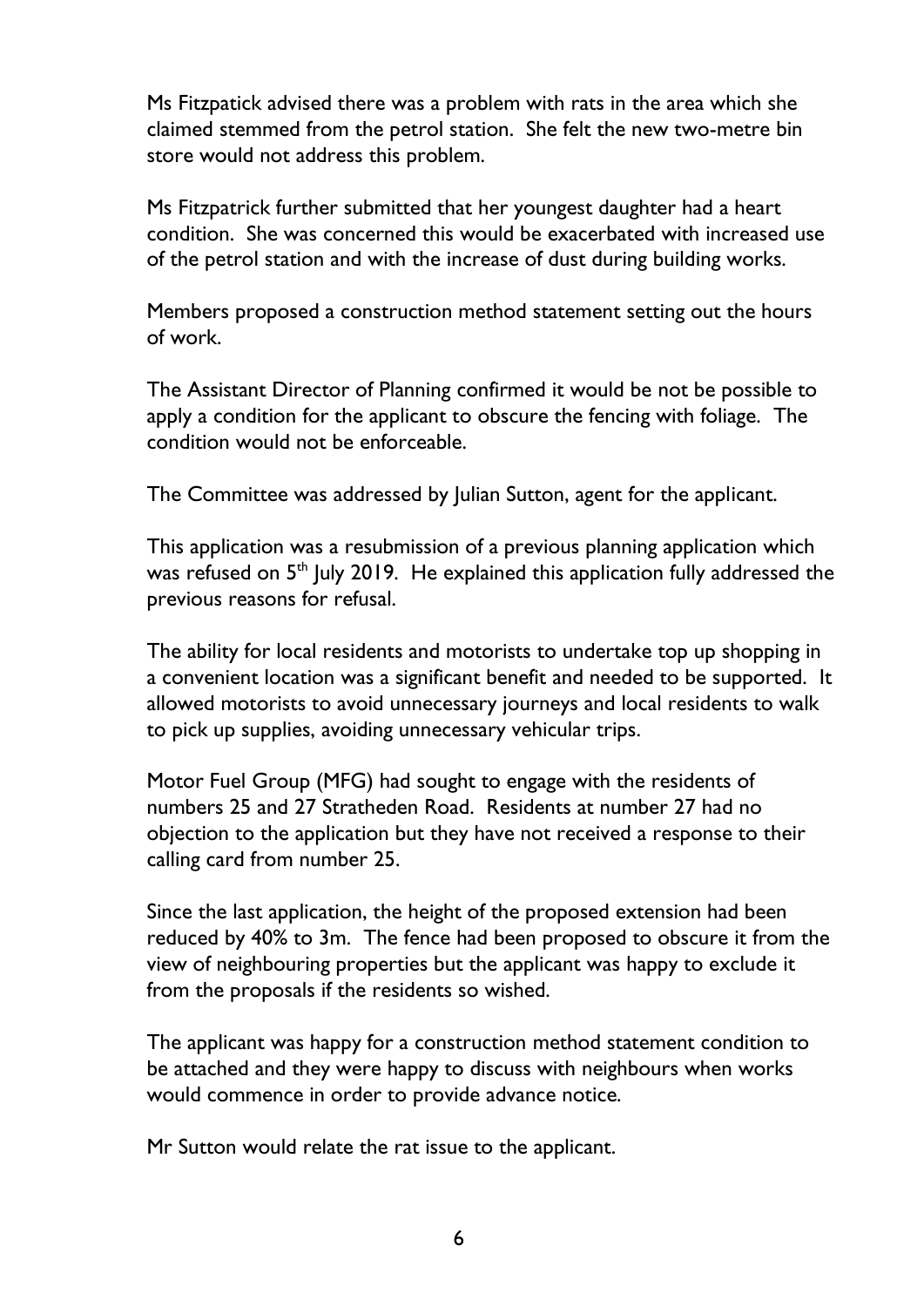Mr Sutton confirmed the proposal had no effect on the tree in Ms Fitzpatrick's garden. The Council's tree officer had suggested a condition regarding an arboricultural impact assessment to protect the tree and address the concerns of Ms Fitzpatrick.

In response to a question from the Committee, Mr Sutton confirmed that he would happy to speak to the resident about changing the fence to trellis or removing it from the proposals entirely.

The Chair put the recommendation to grant planning permission for the construction of a single storey extension to side and rear of the existing forecourt sales building and insertion of a new class 1 petrol interceptor to the rear of the site, alterations to shop front including new auto sliding door and provision of a 2 metre high timber bin store and additional boundary treatment to the west of the site, subject to the conditions set out in Appendix 2 of the report, to the vote with 8 Members in favour, 0 against and 0 abstentions.

The Chair confirmed the application was approved subject to an arboricultural impact assessment and construction method statement.

The meeting closed at 8.36pm

Chair

 $\mathcal{L}_\text{max}$ 

### **ROYAL BOROUGH OF GREENWICH**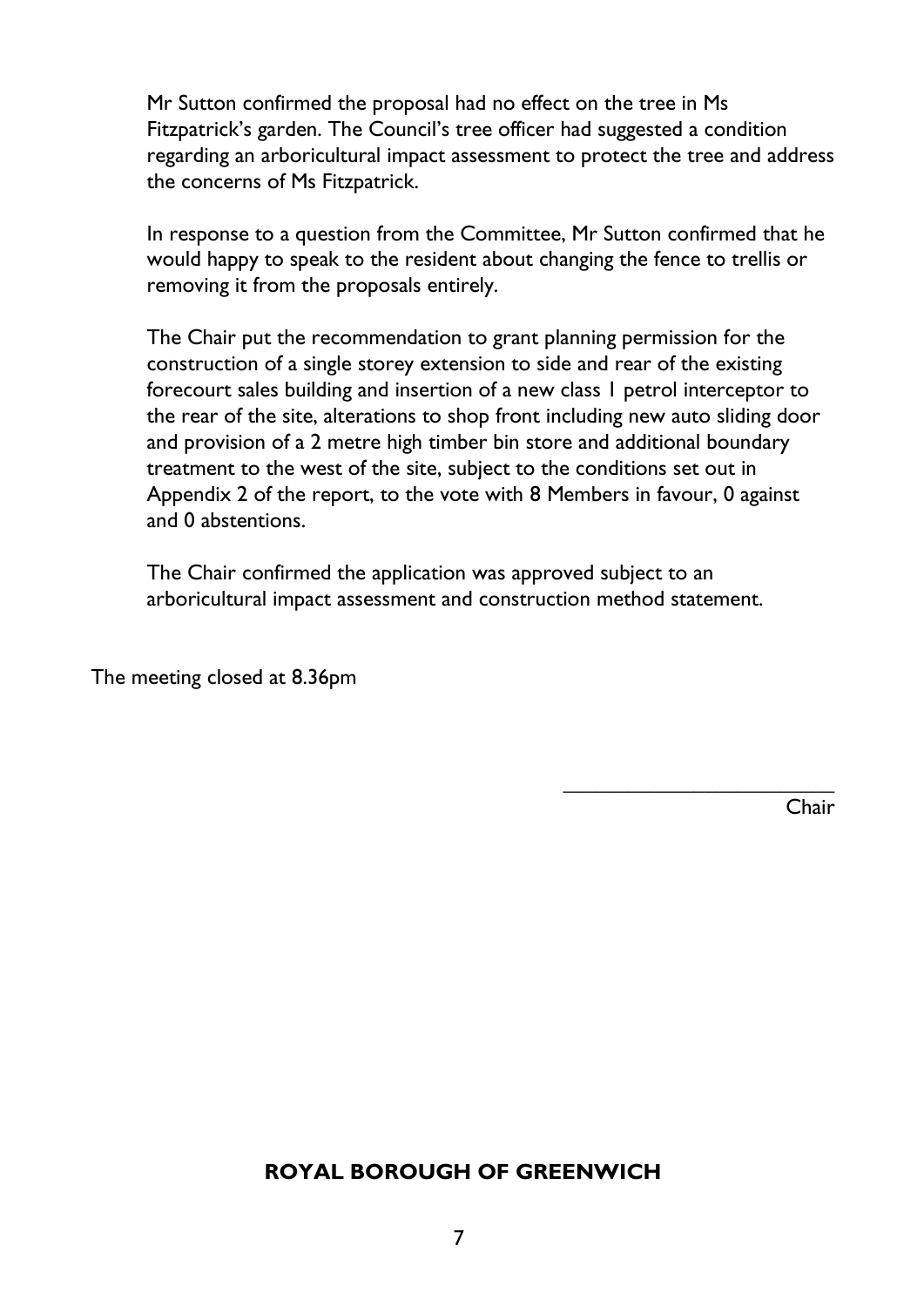# **GREENWICH AREA PLANNING COMMITTEE**

# **TUESDAY, 8TH DECEMBER 2020 AT 6.30 PM**

## **MINUTES**

#### **PRESENT:**

#### **Members:**

Councillors Stephen Brain (Chair), Geoffrey Brighty, Pat Greenwell, Mehboob Khan, Chris Lloyd, Mariam Lolevar and Aidan Smith

#### **Officers**

Assistant Director of Planning, Area Planning Manager (West), Planning Officer and Corporate Governance Officers x 2

The Chair made introductions and explained the procedures that would be followed at the meeting.

**Item No.** 

#### **2 Apologies for Absence**

Apologies for absence were received from Councillor Maureen O'Mara.

#### **3 Urgent Business**

There was none.

#### **6 Declarations of Interest**

Councillor Lolevar declared that she knew the applicant for Item 6. The chair confirmed that should would not be permitted to participate in this item.

Cllr Brighty declared he knew the family of the applicant for Item 6 in his capacity as Councillor for Blackheath and Westcombe Ward. The Chair confirmed that this did not rule out his participation.

#### **Resolved –**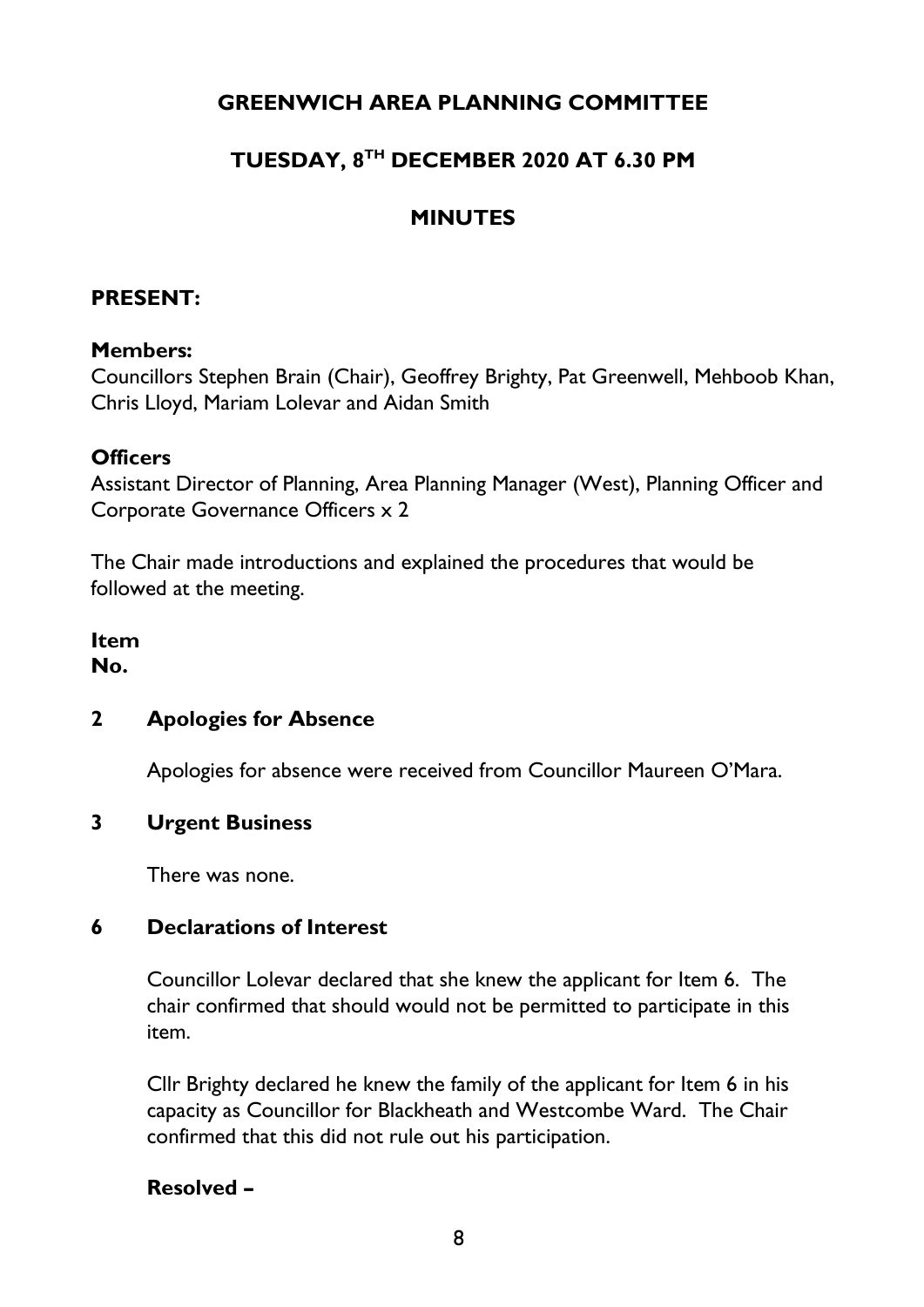That the list of Councillors' memberships as Council appointed representatives on outside bodies, joint committees and school governing bodies be noted.

### **8 36 Kidbrooke Grove, Kidbrooke, London, SE3 0LG ref. 20/0742/HD**

The Chair confirmed the names of members of the public who had registered to speak.

The Planning Officer gave an illustrative presentation of the application.

In response to a question from the Committee, the Planning Officer confirmed there would be around a 28cm difference between the height of the boundary treatment and the apex of the greenhouse. He declared it would barely be seen from the street. Further, the neighbouring property, no. 44, would not be adversely affected by the planting of the trees. If the occupants considered the planting undesirable, this could be discussed as part of the conditions relating to the landscaping.

Councillor Brighty referred to Condition 3 regarding the brickwork. He asked how strictly could this be enforced. The Planning Officer explained that the Conservation Officer had been consulted in relation to this condition and it would be strictly enforced.

Councillor Lolevar asked why loss of garden space was not considered a concern with this application. The Planning Officer said the materials used would be high quality, and the combination of soft and hard landscaping would enhance the existing garden area and positively contribute to the architectural significance of a listed building. In addition the Conservation Officer was satisfied with the proposals.

Cllr Greenwell enquired as to the loss of light raised by local residents. The Planning Officer showed the Committee where the hornbeam trees would be located and also the window of the neighbouring property which was significantly obscured by existing foliage.

The Chair put to the Committee that the item be deferred for a site visit to gain a clearer understanding of the application. All Members were in favour.

#### **Resolved:**